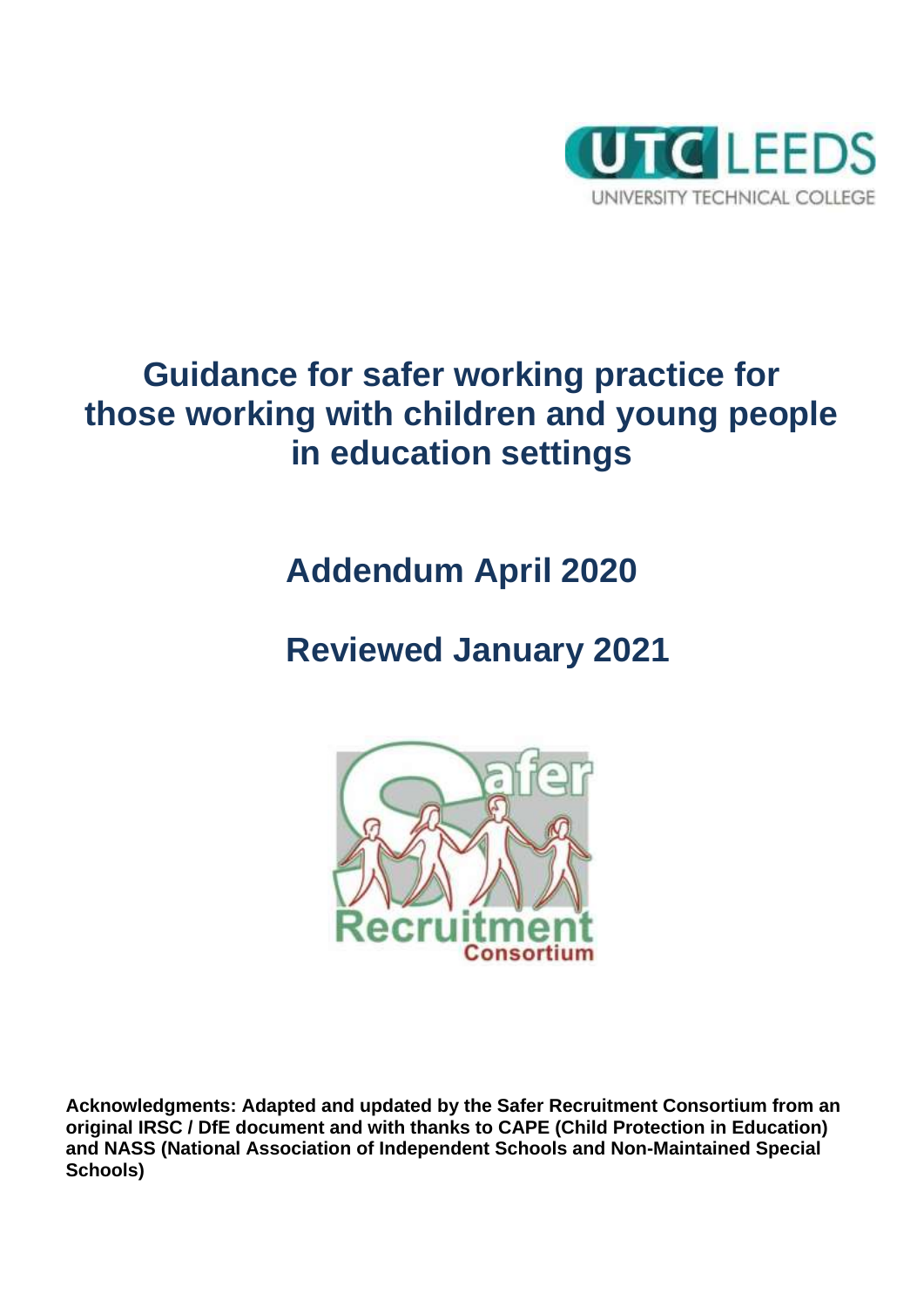# **Contents**

| <b>Section</b> |                                                      | Page |
|----------------|------------------------------------------------------|------|
| Ι.             | Context                                              | 2    |
| Ⅱ.             | Overview and purpose of guidance                     | 2    |
| $\mathbf{III}$ | Underpinning principles                              | 2    |
| IV             | How to use the addendum                              | 3    |
|                | Amended section                                      |      |
|                | 3.<br><b>Responsibilities</b>                        | 4    |
|                | Power and positions of trust and authority<br>5.     | 4    |
|                | Dress and appearance<br>8.                           | 5    |
|                | 15. Intimate / personal care                         | 6    |
|                | 19. One to one situations                            |      |
|                | 20. Home visits                                      |      |
|                | 23. First Aid and medication                         | 8    |
|                | 24a. Use of technology for online / virtual teaching | 9    |
|                | 29. Whistleblowing                                   | 10   |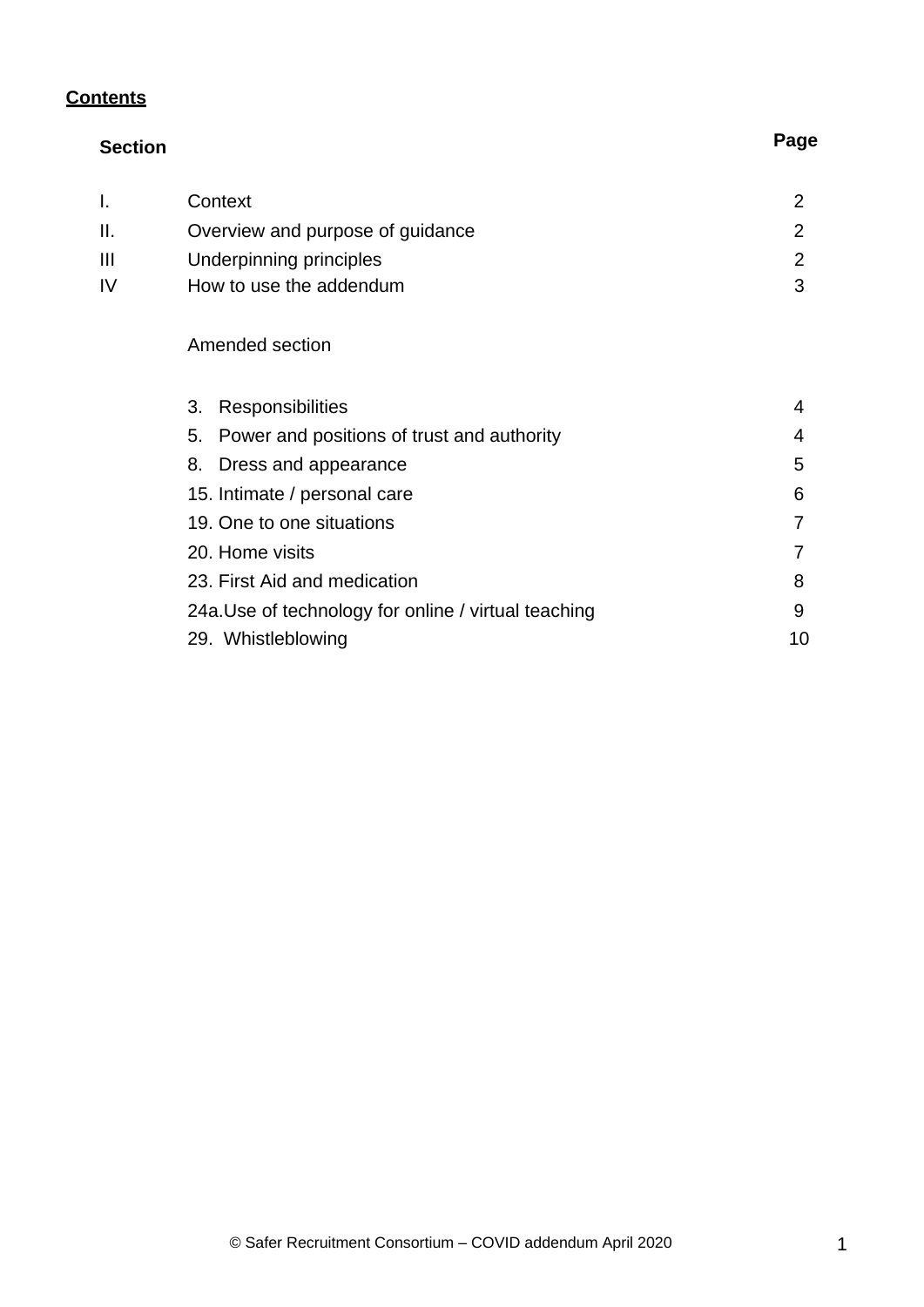# **I. Context**

The DfE website page relating to safeguarding arrangements in schools during the Coronavirus (COVID-19) pandemic says "Whilst acknowledging the pressure that schools and colleges are under, it remains essential that as far as possible they continue to be safe places for children." This addendum is intended as a temporary supplement to the *Guidance for Safer Working Practice for those working with children and young people in education settings*.

# **II. Overview and purpose of guidance**

This document is an addendum to the non-statutory 'guidance for safer working practice' 2019, an adaptation by the Safer Recruitment Consortium of a document previously published for schools by the Department for Education and Skills (DfES). This addendum to the safer working practice document is NOT statutory guidance from the Department for Education (DfE); it is for employers, local authorities and/or the three safeguarding partners to decide whether to use this as the basis for their code of conduct / staff behaviour guidelines.

The document seeks to ensure that the responsibilities of senior leaders of educational settings towards children and staff are discharged by raising awareness of illegal, unsafe, unprofessional and unwise behaviour.

The 2019 guidance made clear that whilst every attempt had been made to cover a wide range of situations, it should be recognised that any guidance cannot cover all eventualities. The current pandemic with its associated closure of schools to most children is one such example of a circumstance which had not been foreseen and where Government, local authorities, school leaders and staff are having to review and amend guidance rapidly.

Now more than ever before, professional judgements may need to be made in situations not covered by existing guidance, or which directly contravene the guidance given by the employer. In such circumstances, staff will always advise their senior colleagues of the justification for any such action already taken or proposed.

All staff have a responsibility to be aware of systems within their school which support safeguarding and any temporary amendment to these should be explained to them by senior managers. This includes the school's child protection policy, staff behaviour policy (sometimes called the code of conduct) and online safety / acceptable use policy.

# **III. Underpinning principles**

- The welfare of the child is paramount
- Staff should understand their responsibilities to safeguard and promote the welfare of pupils
- Staff are responsible for their own actions and behaviour and should avoid any conduct which would lead any reasonable person to question their motivation and intentions
- Staff should work, and be seen to work, in an open and transparent way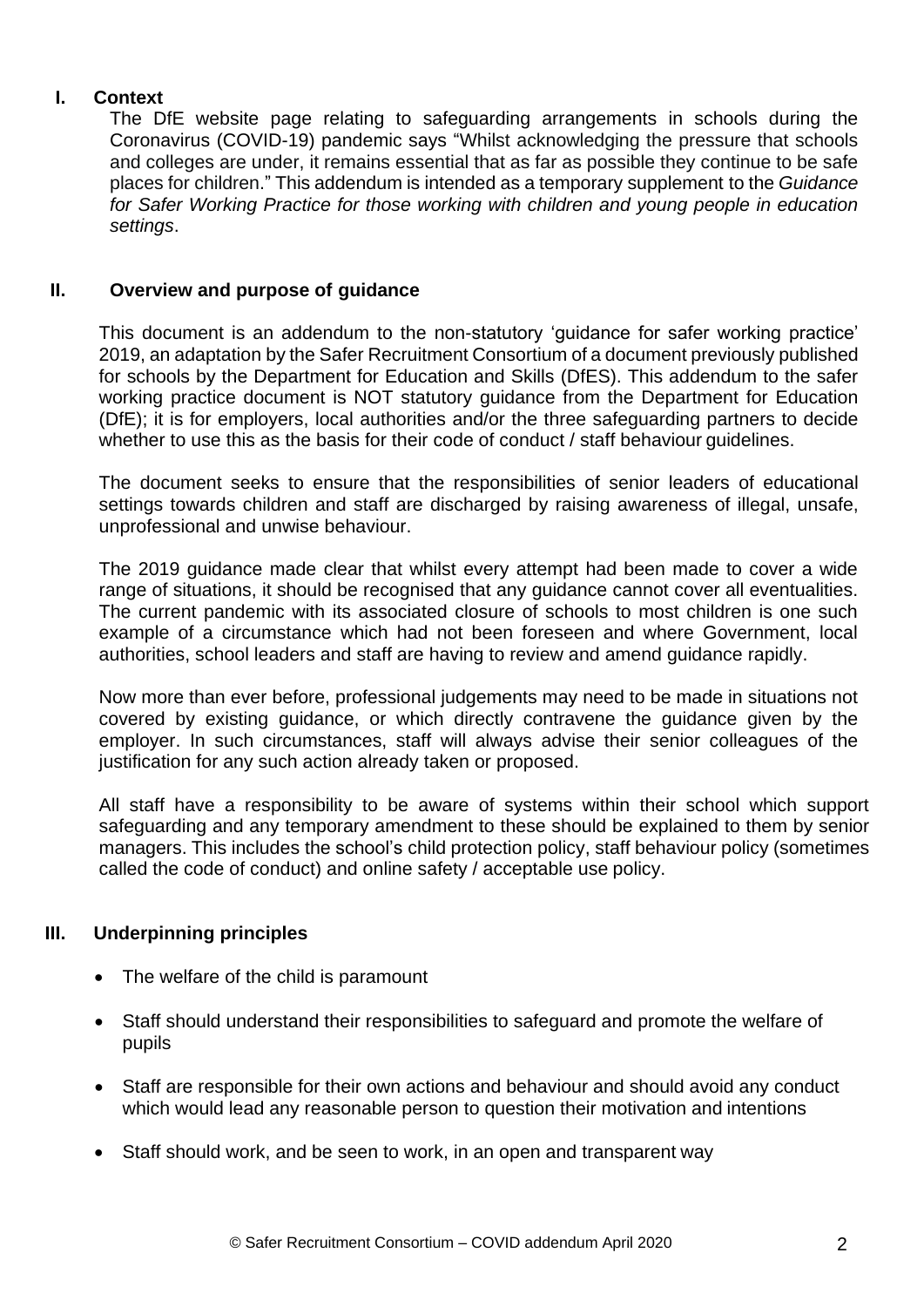- Staff should acknowledge that deliberately invented/malicious allegations are extremely rare and that all concerns should be reported and recorded
- Staff should discuss and/or take advice promptly from their line manager if they have acted in a way which may give rise to concern
- Staff should apply the same professional standards regardless of culture, disability, gender, language, racial origin, religious belief and sexual orientation
- Staff should not consume or be under the influence of alcohol or any substance, including prescribed medication, which may affect their ability to care for children
- Staff should be aware that breaches of the law and other professional guidelines could result in disciplinary action being taken against them, criminal action and/or other proceedings including barring by the Disclosure & Barring Service (DBS) from working in regulated activity, or for acts of serious misconduct prohibition from teaching by the Teaching Regulation Agency (TRA)
- Staff and managers should continually monitor and review practice to ensure this guidance is followed
- Staff should be aware of and understand their establishment's child protection policy, arrangements for managing allegations against staff, staff behaviour policy, whistle blowing procedure and the procedures of the relevant Multi-agency Partnership (MAP).

## **IV. How to use this addendum**

This addendum and its parent document are intended only to be guidance to schools anddo not have any statutory weight. However, where statutory guidance does exist in relation to a specific topic or practice, this is noted in the text.

Each section in the Guidance for Safer Working Practice provides general guidance about a particular aspect of work and, in the right- hand column, specific guidance about which behaviours should be avoided and which are recommended. This addendum only highlights sections or areas where specific changes or additions are required during the pandemic.

Some settings will have additional responsibilities arising from their regulations (e.g. Early Years Foundation Stage [EYFS], Quality Standards) or their responsibility towards young people over the age of 18. Not all sections of the guidance will, therefore, be relevant to all educational establishments.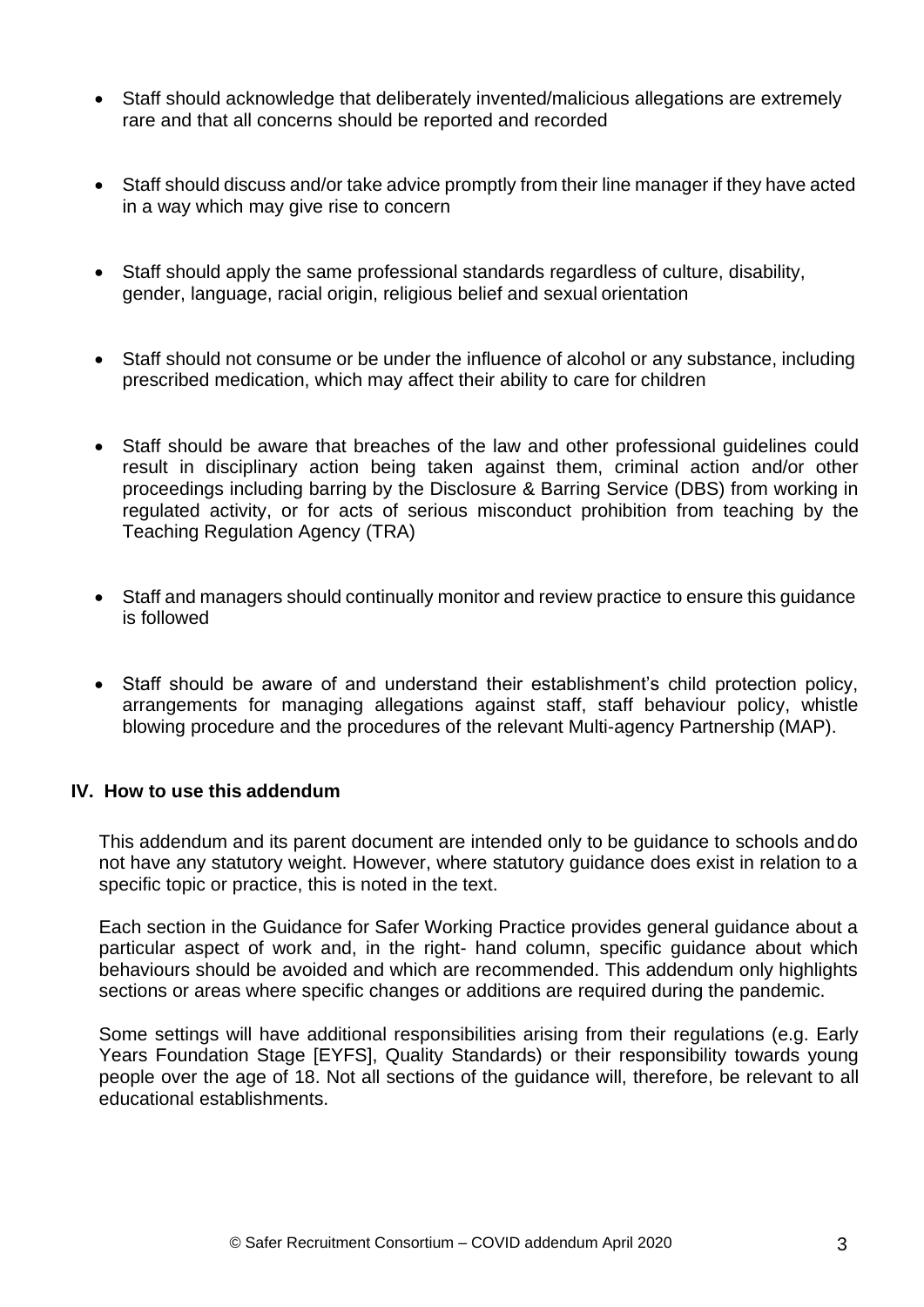## **3. Responsibilities**

Staff are accountable for the way in which they: exercise authority; manage risk; use resources; and safeguard children.

All staff have a responsibility to keep pupils safe andto protect them from abuse (sexual, physical and emotional), neglect and contextual safeguarding concerns. Pupils have a right to be safe and to be treated with respect and dignity. It follows that trusted adults are expected to take reasonable steps to ensure their safety and well-being. Failure to do so may be regarded as professional misconduct.

The safeguarding culture of a school is, in part, exercised through the development of respectful, caring and professional relationships between adults and pupils and behaviour by the adult that demonstrates integrity, maturity and good judgement.

The public, local authorities, employers and parents/carers will have expectations about the nature of professional involvement in the lives of children. When individuals accept a role working in an education setting they should understand and acknowledge the responsibilities and trust involved in that role.

Employers have duties towards their employees and others under Health and Safety legislation which requires them to take steps to provide a safe working environment for staff.

Legislation also imposes a duty on employees to take care of themselves and anyone else who may be affected by their actions or failings. An employer's Health and Safety duties and the adults' responsibilities towards children should not conflict. Safe practice can be demonstrated through the use and implementation of these guidelines.

## **5 Power and positions of trust and authority**

As a result of their knowledge, position and/or the authority invested in their role, all those working with children in a school or education setting are in a position of trust in relation to all pupils on the roll.

The relationship between a person working with a child/ren is one in which the adult has a position of

*This means that managers / proprietors/ governing bodies should:*

- *ensure that appropriate safeguarding and child protection policies and procedures are distributed, adopted, implemented and monitored*
- *update or amend their CP policy and other safeguarding policies in the light of DfE guidance on safeguarding children during the COVID pandemic*
- *ensure that if there is no trained DSL on site, a senior member of staff is identified to lead on safeguarding issues*

*This means that staff should:*

- *understand the responsibilities which are part of their employment or role, and be aware that sanctions will be applied if these provisions are breached*
- *understand how to raise a concern and contact designated staff or partner agencies if they have a concern about a child, particularly if the normal arrangements have been amended*
- *always act, and be seen to act, in the child's best interests*
- *avoid any conduct which would lead any reasonable person to question their motivation and intentions*
- *take responsibility for their own actions and behaviour*

*This means that employers should:*

- *promote a culture of openness and support*
- *ensure that systems are in place for concerns to be raised*
- *ensure that adults are not placed in situations which render them particularly vulnerable*
- *ensure that all adults are aware of expectations, policies and procedures*

*This means that staff should not:*

- *use their position to gain access to information for their own advantage and/or a pupil's or family's detriment*
- *use their power to intimidate, threaten, coerce or undermine pupils*
- *use their status and standing to form or promote relationships with pupils which*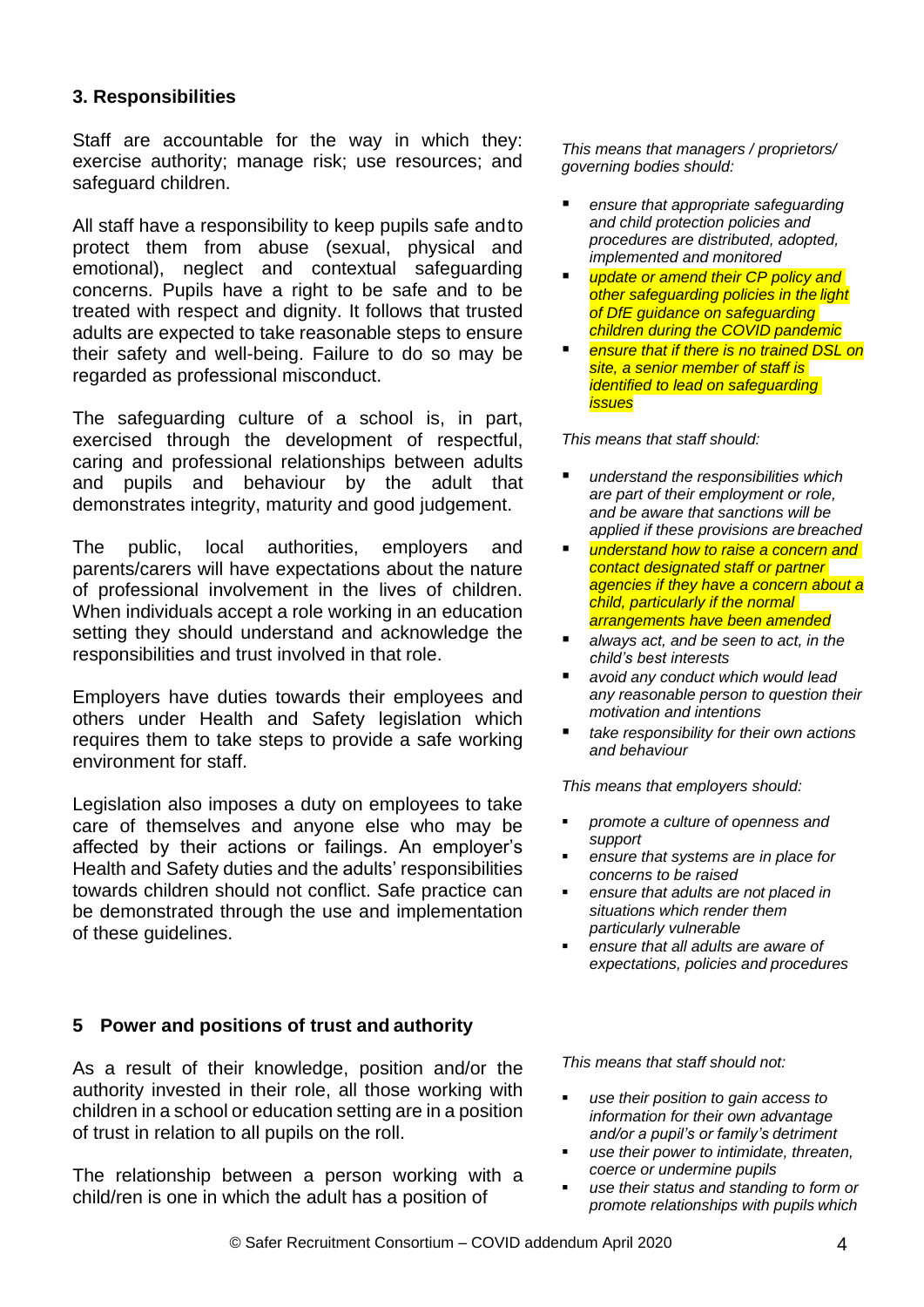power or influence. It is vital for adults to understand this power; that the relationship cannot be one between equals and the responsibility they must exercise as a consequence.

The potential for exploitation and harm of vulnerable pupils means that adults have a responsibility to ensure that an unequal balance of power is not used for personal advantage or gratification.

Staff should always maintain appropriate professional boundaries, avoid behaviour which could be misinterpreted by others and report any such incident to a senior manager. This is as relevant in the online world as it is in the classroom; staff engaging with pupils and / or parents online have a responsibility to model safe practice at all times.

#### See also addendum section 24a.

Where a person aged 18 or over is in a position of trust with a child under 18, it is an offence<sup>1</sup> for that person to engage in sexual activity with or in the presence of that child, or to cause or incite that child to engage in or watch sexual activity.

#### **8. Dress and appearance**

A person's dress and appearance are matters of personal choice and self-expression and some individuals will wish to exercise their own cultural customs. However, staff should select a manner of dress and appearance appropriate to their professional role and which may be necessarily different to that adopted in their personal life. Staff should ensure they are dressed decently, safely and appropriately for the tasks they undertake; this also applies to online or virtual teaching or when working with small groups on site (in the case of schools who remain open to vulnerable children or those of critical workers). Those who dress or appear in a manner which could be viewed as offensive or inappropriate will render themselves vulnerable to criticism or allegation.

## **12 Communication with children (including the use of technology)**

See also addendum section 24a.

*are of a sexual nature, or which may become so*

*This means that staff should wear clothing which:*

- *promotes a positive and professional image*
- *is appropriate to their role*

*school day*

- *is not likely to be viewed as offensive, revealing, or sexually provocative*
- *does not distract, cause embarrassment or give rise to misunderstanding*
- *is absent of any political or otherwise contentious slogans*
- *is not considered to be discriminatory*
- *is compliant with professional standards in online engagement, is similar to the clothing they would wear on a normal*

© Safer Recruitment Consortium – COVID addendum April 2020 5

<sup>1</sup> Sexual Offences Act 2003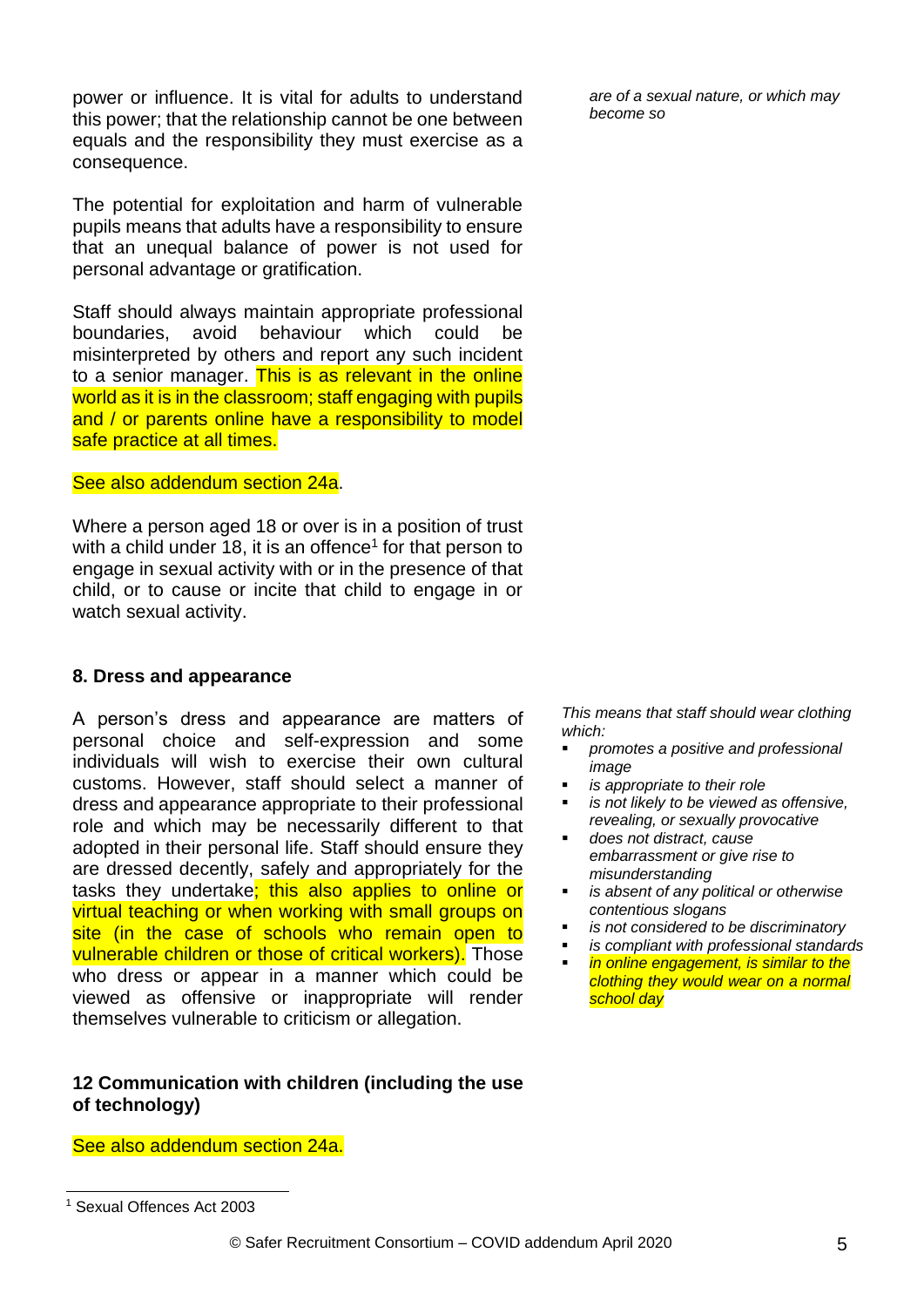## **15 Intimate / personal care**

Schools and settings should have clear nappy or pad changing and intimate / personal care policies which ensure that the health, safety, independence and welfare of children is promoted and their dignity and privacy are respected. Arrangements for intimate and personal care should be open and transparent and accompanied by recording systems.

Pupils should be encouraged to act as independently as possible and to undertake as much of their own personal care as is possible and practicable. When assistance is required, this should normally be undertaken by one member of staff, however, they should try to ensure that another appropriate adult is in the vicinity who is aware of the task to be undertaken and that, wherever possible, they are visible and/or audible. Intimate or personal care procedures should not involve more than one member of staff unless the pupil's care plan specifies the reason for this.

A signed record should be kept of all intimate and personal care tasks undertaken and, where these have been carried out in another room, should include times left and returned.

Any vulnerability, including those that may arise from a physical or learning difficulty should be considered when formulating the individual pupil's care plan. The views of parents, carers and the pupil, regardless of their age and understanding, should be actively sought in formulating the plan and in the necessary regular reviews of these arrangements. Any changes to the care plan should be made in writing and without delay, even if the change in arrangements is temporary; e.g. staff shortages, changes to staff rotas during the pandemic, etc.

Intimate and personal care should not be carried out by an adult that the child does not know. Anyone undertaking intimate / personal care in an education setting is in regulated activity and must have been checked against the relevant DBS barred list, even if the activity only happens once; this includes volunteers. Volunteers and visiting staff from other schools should not undertake care procedures without appropriate training.

Pupils are entitled to respect and privacy at all times and especially when in a state of undress, including, for example, when changing, toileting and showering.

*This means that education settings should:*

- *have written care plans in place for any pupil who could be expected to require intimate care*
- *update care plans in writing where appropriate; e.g. because there are changes to staff rotas, etc.*
- *ensure that pupils are actively consulted about their own care plan*
- *ensure that intimate / personal care is provided by staff known to the child*
- *ensure that only individuals that have been checked against the relevant DBS barred list are permitted to engage in intimate or personal care*
- *ensure that temporary or visiting staff have been trained in intimate and personal care procedures*

*This means that staff should:*

- *adhere to their organisation's intimate and personal care and nappy changing policies*
- *make other staff aware of the task being undertaken*
- *always explain to the pupil what is happening before a care procedure begins*
- *consult with colleagues where any variation from agreed procedure/care plan is necessary*
- *record the justification for any variations to the agreed procedure/care plan and share this information with the pupil and their parents/carers*
- *avoid any visually intrusive behaviour*
- *where there are changing rooms announce their intention of entering*
- *always consider the supervision needs of the pupils and only remain in the room where their needs require this*

*This means that adults should not:*

- *change or toilet in the presence or sight of pupils*
- *shower with pupils*
- *allow any adult to assist with intimate or personal care without confirmation from senior leaders that the individual is not barred from working in regulated activity*
- *assist with intimate or personal care tasks which the pupil is able to undertake independently*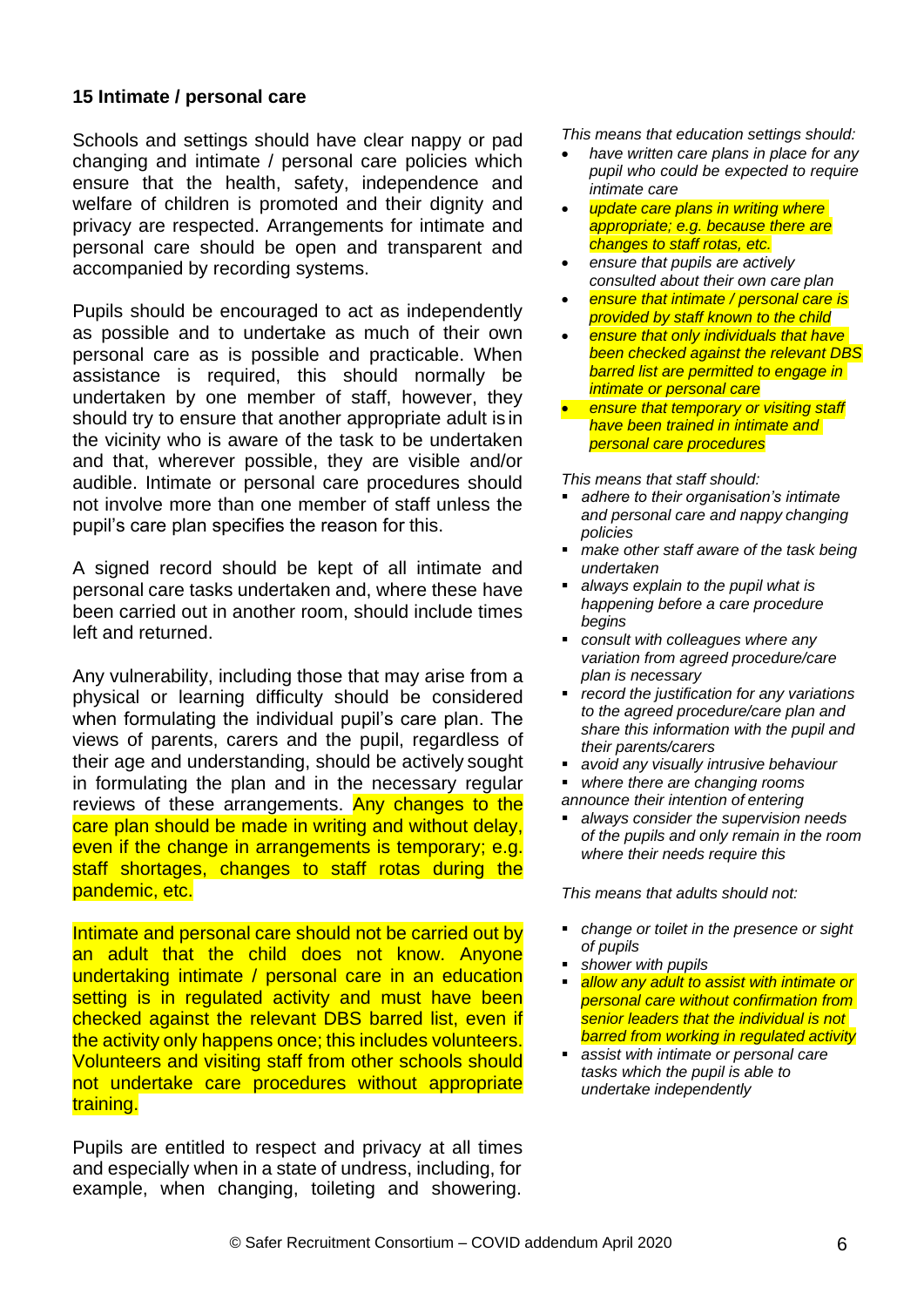However, there needs to be an appropriate level of supervision in order to safeguard pupils, satisfy health and safety considerations and ensure that bullying or teasing does not occur. This supervision should be appropriate to the needs and age of the children concerned and sensitive to the potential for embarrassment.

### **19. One to one situations**

Staff working in one to one situations with pupils at the setting, including visiting staff from external organisations can be more vulnerable to allegations or complaints.

To safeguard both pupils and adults, a risk assessment in relation to the specific nature andimplications of one to one work should always be undertaken. Each assessment should take into account the individual needs of each pupil and should be reviewed regularly.

Arranging to meet with pupils from the school or setting away from the work premises should not be permitted unless the necessity for this is clear and approval is obtained from a senior member of staff, the pupil and their parents/carers.

During the current school closures, the DfE suggests that if there is only one vulnerable child or child of a critical worker, the school should consider closing, and liaise with the local authority to identify alternative provision; e.g., at a hub school. If the school must remain open with only one or two children, there should be more than one member of staff to meet fire safety, first aid, supervision and other emergency procedures.

#### **20. Home visits**

All work with pupils and parents should usually be undertaken in the school or setting or other recognised workplace. There are however occasions, in response to an urgent, planned or specific situation or job role, where it is necessary to make one-off or regular home visits.

In the current situation, some settings may ask staff to undertake welfare visits, particularly in the EYFS or to primary age children. Settings should take into account the advice of their local authority early years service and / or MAP when deciding whether these home visits

#### *This means school leaders should:*

- *keep pupil numbers under constant review*
- *ensure that risk assessments and emergency procedures are reviewed in the event of lone working / very small numbers on site*
- *liaise with the LA on suitable alternative provision if the school needs to close due to very low pupil numbers*

*This means that staff should:*

- *work one to one with a child only where absolutely necessary and with the knowledge and consent of senior leaders and parents/carers*
- *be aware of relevant risk assessments, policies and procedures*
- *ensure that wherever possible there is visual access and/or an open door in one to one situations*
- *avoid use of 'engaged' or equivalent signs wherever possible. Such signs may create an opportunity for secrecy or the interpretation of secrecy*
- *always report any situation where a pupil becomes distressed, anxious or angry*
- *consider the needs and circumstances of the pupil involved*

*This means that staff should:*

- *agree the purpose for any home visit with their manager*
- *have a clear understanding of the actions that should be taken if it is believed that a child or parent is at immediate risk of harm, including when to contact emergency services and / or partner agencies*
- *adhere to agreed risk management strategies*
- *avoid unannounced visits wherever possible*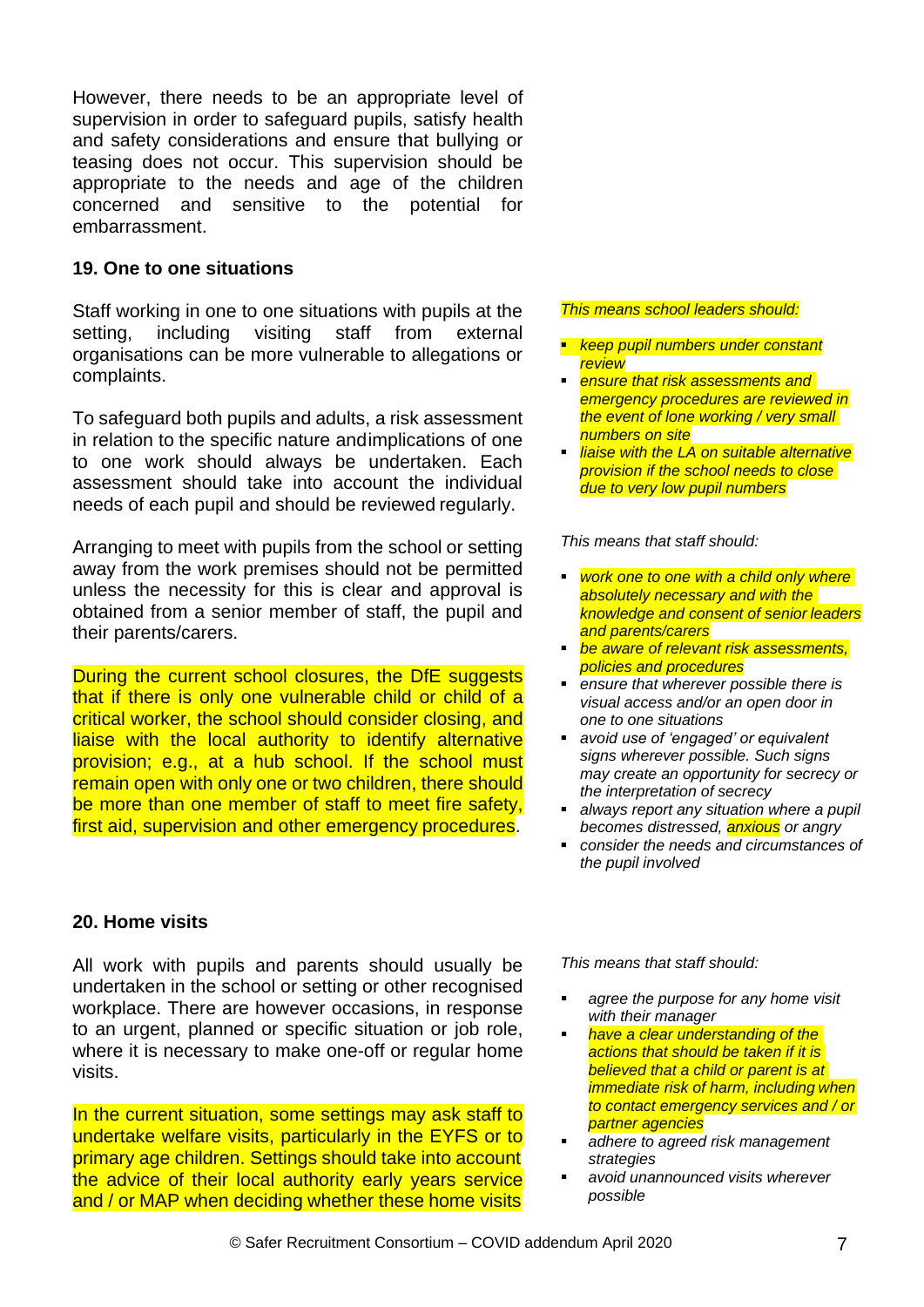are proportionate and desirable. Staff will normally undertake home visits with a colleague. Staff undertaking welfare visits should always try to give parents / carers advance warning unless there is good reason not to; e.g. because the visit has been prompted by safeguarding concerns and / or is at the request of children's social care. In these cases, one of the staff undertaking the visit should be a Designated safeguarding lead or deputy safeguarding person. The purpose of the visit should be clarified and staff should be aware of the circumstances in which emergency services or partner agencies should be contacted.

It is essential that appropriate policies and related risk assessments are in place to safeguard both staff and pupils, who can be more vulnerable in thesesituations. A risk assessment should be undertaken prior to any planned home visit taking place. The assessment should include an evaluation of any known factors regarding the pupil, parents/carers and any others living in the household. Consideration should be given to any circumstances which might render the staff member becoming more vulnerable to an allegation being made e.g. hostility, child protection concerns, complaints or grievances. Specific thought should be given to visits outside of 'office hours' or in remote or secluded locations. Following the assessment, appropriate risk management measures should be put in place, before the visit is undertaken. In the unlikely event that little or no information is available, visits should not be made alone.

# **23. First Aid and medication**

The narrative of section 23 in the parent document still stands. However, it is worth noting that in exceptional circumstances, the *Managing Health & Safety at Work Regulations* do allow an organisation to function without any member of staff being trained in 'First Aid at Work'. If a school has no trained first aider due to COVID-19, it is the responsibility of school leaders and / or the employer to identify a senior person on site each day to lead on any crisis or serious incident including the provision of first aid. This decision should be supported by a risk assessment that takes into account the number of staff, children and / or other visitors on site, the proximity of emergency services, any particular risks presented, etc. Risks should be minimised as much as possible, for example by not undertaking high risk or adventurous activities.

Staff whose 'first aid at work' training is about to or has

- *ensure there is visual access and/or an open door in one to one situations*
- *observe social distancing at all times*
- *except in an emergency, never enter a home without the parent or carer's consent or when the parent is absent*
- *always make detailed records including times of arrival and departure*
- *ensure any behaviour or situation which gives rise to concern is discussed with their manager*

*This means that education settings should:*

- *ensure that they have home visit and lone-working policies which all adults are made aware of. These should include arrangements for risk assessment and management*
- *ensure that policies reflect any procedures or guidance issued by the MAP in relation to undertaking home visits*
- *ensure that all visits are justified and recorded*
- *ensure that staff understand the purpose and limitations of welfare visits*
- *ensure that staff are not exposed to unacceptable risk*
- *make clear to staff that, other than in an emergency, they should not enter a home if the parent/carer is absent*
- *ensure that staff have access to a mobile telephone and an emergency contact number*

*This means that education settings should:*

- *ensure there are trained and named individuals to undertake first aid responsibilities, including paediatric first aid if relevant*
- *if there is no member of staff available who has completed 'first aid at work' training, identify a senior person to be responsible each day*
- *review and update first aid, medicines in school and crisis / emergency policies and relevant risk assessments*
- *refer to local and national First Aid guidance and guidance on meeting the needs of children with medical conditions*

*This means that adults should:*

- *adhere to the school or setting's health and safety and supporting pupils with medical conditions policies*
- *make other staff aware of the task*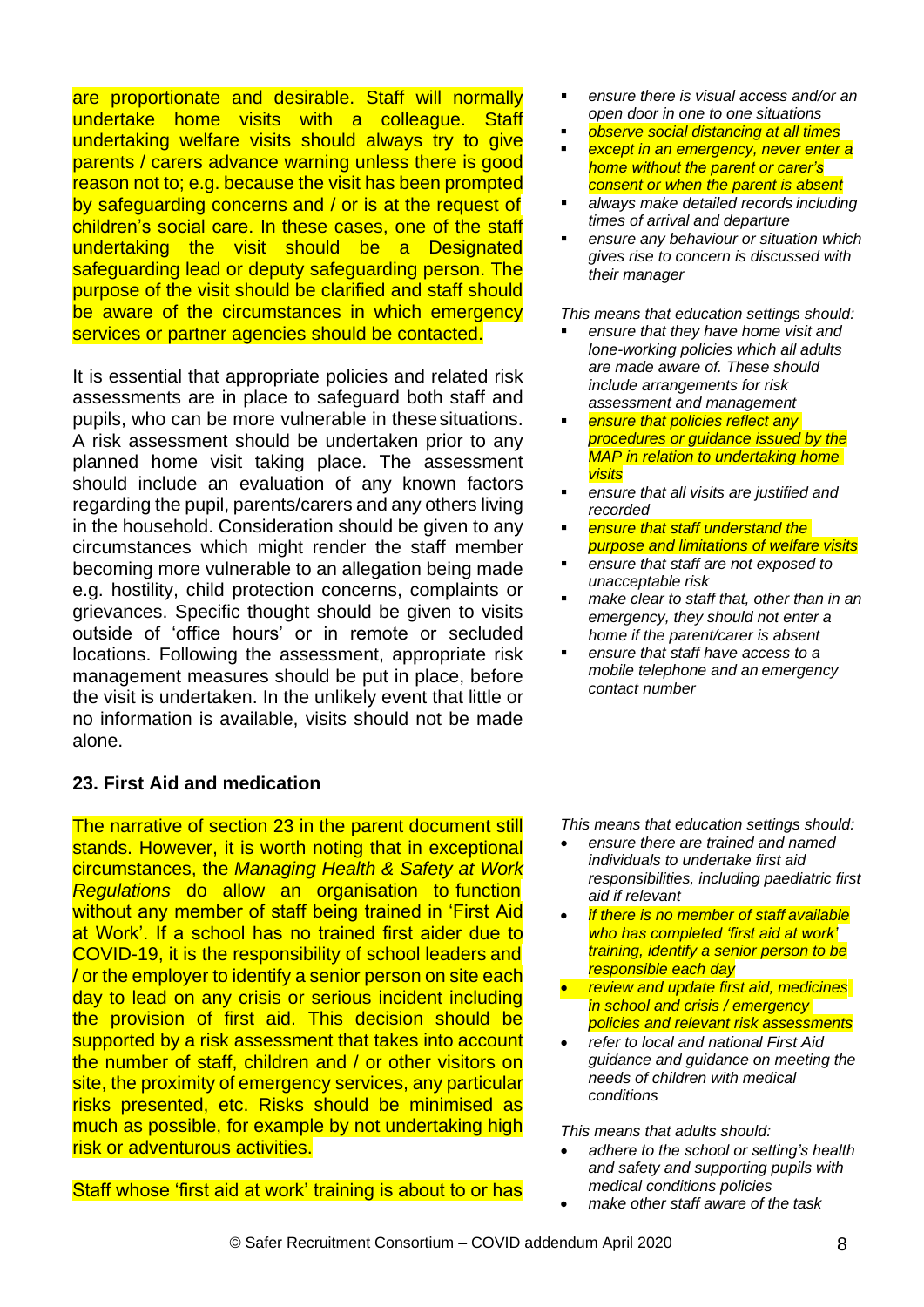expired since 16<sup>th</sup> March 2020 should be aware that the HSE has agreed an extension of 3 months forrenewal.

Depending on the ages of the children accessing the provision, there may need to be at least one person trained in paediatric first aid at all times when children are on site.

*being undertaken*

- *have regard to pupils' individual healthcare plans*
- *always ensure that an appropriate health/risk assessment is undertaken prior to undertaking certain activities*
- *explain to the pupil what is happening.*
- *always act and be seen to act in the pupil's best interest*
- *make a record of all medications administered*
- *not work with pupils whilst taking medication unless medical advice confirms that they are able to do so*

### **24a. Use of technology for online / virtual teaching**

The narrative of section 24 remains relevant.However, there has been a sharp increase in the use of technology for remote learning since March 2020 and this addendum provides some basic guidelines for staff and school leaders.

All settings should review their online safety and acceptable use policies and amend these if necessary, ensuring that all staff involved in virtual teaching or the use of technology to contact pupils are briefed on best practice and any temporary changes to policy / procedures.

When selecting a platform for online / virtual teaching. settings should satisfy themselves that the provider has an appropriate level of security. Wherever possible, staff should use school devices and contact pupils only via the pupil school email address / log in. This ensures that the setting's filtering and monitoring software is enabled.

In deciding whether to provide virtual or online learning for pupils, senior leaders should take into account issues such as accessibility within the family home, the mental health and wellbeing of children, including screen time, the potential for inappropriate behaviour by staff or pupils, staff access to the technology required, etc. Virtual lessons should be timetabled and senior staff, DSL and / or heads of department should be able to drop in to any virtual lesson at any time – the online version of entering a classroom.

Staff engaging in online learning should display the same standards of dress and conduct that they would in the real world; they should also role model this to pupils and parents. The following points should be

*This means that senior leaders should:*

- *review and amend their online safety and acceptable use policies to reflect the current situation*
- *ensure that all relevant staff have been briefed and understand the policies and the standards of conduct expected of them*
- *have clearly defined operating times for virtual learning*
- *consider the impact that virtual teaching may have on children and their parents/ carers / siblings*
- **determine whether there are** *alternatives to virtual teaching in 'real time' – e.g., using audio only, prerecorded lessons, existing online resources*
- *be aware of the virtual learning timetable and ensure they have the capacity to join a range of lessons*
- *take into account any advice published by the local authority, MAP or their online safety / monitoring software provider*

#### *This means that staff should:*

- *adhere to their establishment's policy*
- *be fully dressed*
- *ensure that a senior member of staff is aware that the online lesson / meeting is taking place and for what purpose*
- *avoid one to one situations – request that a parent is present in the room for the duration, or ask a colleague or member of SLT to join the session*
- *only record a lesson or online meeting with a pupil where this has been agreed with the head teacher or other senior staff, and the pupil and their parent/carer have given explicit written*
- *consent to do so be able to justify images of pupils in*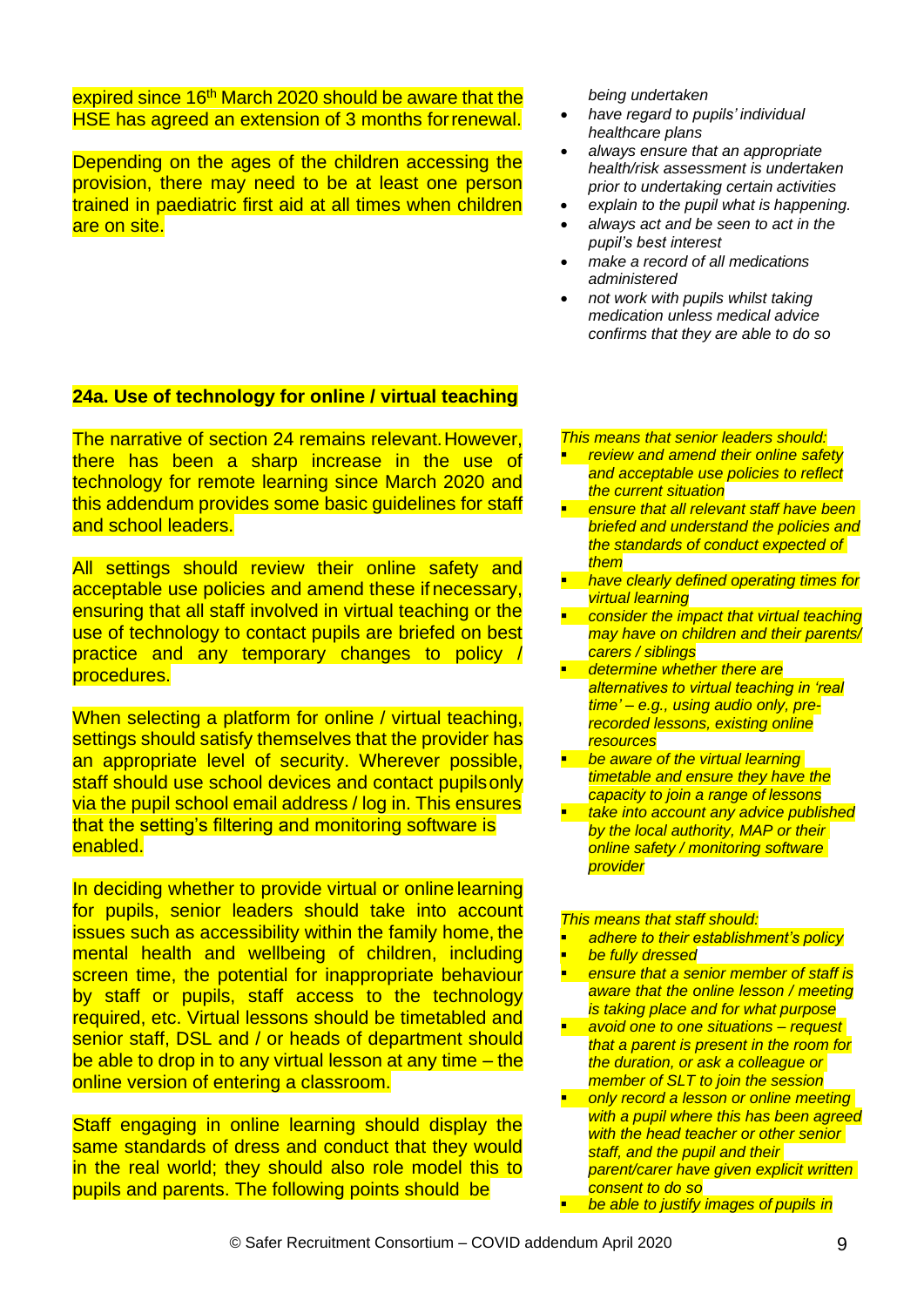#### considered:-

- **think about the background; photos, artwork,** identifying features, mirrors – ideally the backing should be blurred
- staff and pupils should be in living / communal areas – no bedrooms
- staff and pupils should be fully dressed
- filters at a child's home may be set at a threshold which is different to the school
- resources / videos must be age appropriate the child may not have support immediately to hand at home if they feel distressed or anxious about **content**

It is the responsibility of the staff member to act as a moderator; raise any issues of suitability (of dress, setting, behaviour) with the child and / or parent immediately and end the online interaction if necessary Recording lessons does not prevent abuse. If staff wish to record the lesson they are teaching, consideration should be given to data protection issues; e.g., whether parental / pupil consent is needed and retention / storage. If a staff member believes that a child or parent is recording the interaction, the lesson should be brought to an end or that child should be logged out immediately. Staff, parent and pupil AUPs should clearly state the standards of conduct required.

If staff need to contact a pupil or parent by phone and do not have access to a work phone, they should discuss this with a senior member of staff and, if there is no alternative, always use 'caller withheld' to ensure the pupil / parent is not able to identify the staff member's personal contact details.

#### **28. Whistleblowing**

Whistleblowing is the mechanism by which staff can voice their concerns, made in good faith, without fear of repercussion. Education settings should have a clear and accessible whistleblowing policy that meets the terms of the Public Interest Disclosure Act 1998. Staff who use whistle blowing procedures should have their employment rights protected.

Staff should recognise their individual responsibilities to bring matters of concern to the attention of senior management and/or relevant external agencies and that to not do so may result in charges of serious neglect on their part where the welfare of children may

#### *their possession*

#### *This means that adults should not:*

- *contact pupils outside the operating times defined by senior leaders*
- *take or record images of pupils for their personal use*
- *record virtual lessons or meetings using personal equipment (unless agreed and risk assessed by senior staff)*
- *engage online while children are in a state of undress or semi-undress*

*This means that schools and settings should:*

- *have a whistleblowing policy in place which is known to all and which has been reviewed / amended in the light of the current pandemic*
- *include in the whistleblowing policy how to escalate concerns if they believe that safeguarding arrangements in the setting are not effective, or a child/ren are not being protected*
- *have clear procedures for dealing with allegations against persons working in or on behalf of the school or setting This means that staff should:*